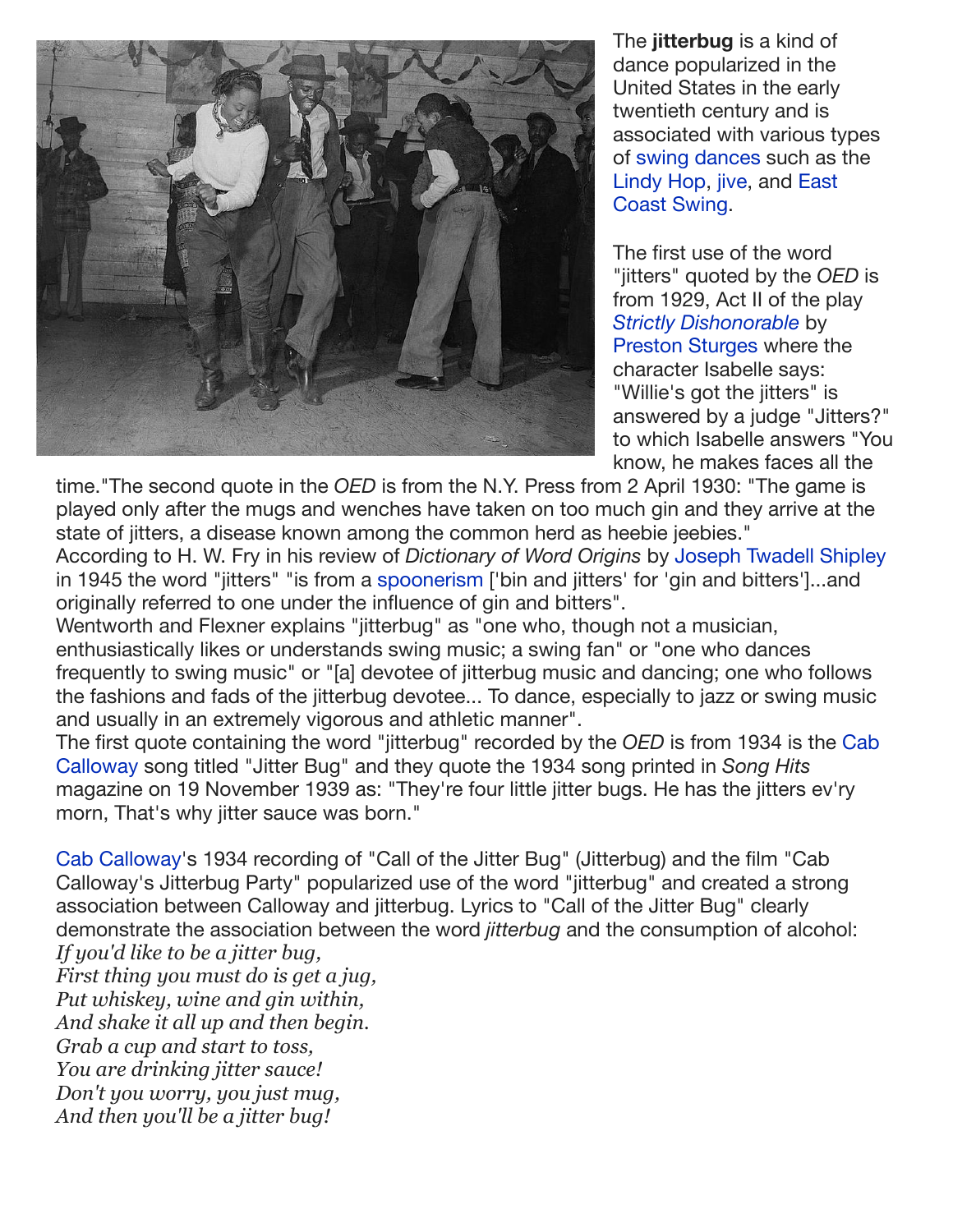In the 1947 film *Hi De Ho*, Calloway includes the following lines in his song "Minnie the Moocher": "Woe there ain't no more Smokey Joe/ She's fluffed off his hi-de-ho/ She's a solid jitterbug/ And she starts to cut a rug/ Oh Minnie's a hep cat now."

Regarding the [Savoy Ballroom](https://en.m.wikipedia.org/wiki/Savoy_Ballroom), dance critic John Martin of *[The New York Times](https://en.m.wikipedia.org/wiki/The_New_York_Times)* wrote the following:

The white jitterbug is oftener than not uncouth to look at ... but his Negro original is quite another matter. His movements are never so exaggerated that they lack control, and there is an unmistakable dignity about his most violent figures...there is a remarkable amount of improvisation ... mixed in ... with Lindy Hop figures. Of all the ballroom dances these prying eyes have seen, this is unquestionably the finest.

[Norma Miller](https://en.m.wikipedia.org/wiki/Norma_Miller) wrote, however, that when "tourists" came to the Savoy, they saw a rehearsed and choreographed dance, which they mistakenly thought was a regular group of dancers simply enjoying social dancing.

One text states that "the [shag](https://en.m.wikipedia.org/wiki/Carolina_shag) and single lindy represented the earlier popular basics" of jitterbug, which gave way to the double lindy when rock and roll became popular.

A young, white middle-class man from suburban Pittsburgh, Pennsylvania learned to dance jitterbug in 1939 by going to the ["Hill City"](https://en.m.wikipedia.org/wiki/Hill_District_(Pittsburgh)) section of that city to watch black dancers. They danced smoothly, without hopping and bouncing around the dance floor. The hardest thing to learn is the pelvic motion. I suppose I always felt these motions are somehow obscene. You have to sway, forwards and backwards, with a controlled hip movement, while your shoulders stay level and your feet glide along the floor. Your right hand is held low on the girl's back, and your left hand down at your side, enclosing her hand.

When he ventured out into "nearby mill towns, picking up partners on location", he found that there were white girls who were "mill-town...lower class" and could dance and move "in the authentic, flowing style". "They were poor and less educated than my high-school friends, but they could really dance. In fact, at that time it seemed that the lower class a girl was, the better dancer she was, too."

A number called "[The Jitterbug"](https://en.m.wikipedia.org/wiki/The_Jitterbug) was written for the 1939 film *[The Wizard of Oz](https://en.m.wikipedia.org/wiki/The_Wizard_of_Oz_(1939_film))*. The "jitter[bug](https://en.m.wikipedia.org/wiki/Hemiptera)" was a bug sent by the [Wicked Witch of the West](https://en.m.wikipedia.org/wiki/Wicked_Witch_of_the_West) to waylay the heroes by forcing them to do a jitterbug-style dance. Although the sequence was not included in the final version of the film, the Witch is later heard to tell the flying monkey leader, "I've sent a little insect on ahead to take the fight out of them." The song as sung by [Judy Garland](https://en.m.wikipedia.org/wiki/Judy_Garland) as Dorothy and some of the establishing dialogue survived from the soundtrack as the B-side of the disc release of "Over the Rainbow".

In 1944, with the United States' continuing involvement in [World War II](https://en.m.wikipedia.org/wiki/World_War_II), a 30% federal excise tax was levied against "dancing" night clubs. Although the tax was later reduced to 20%, "No Dancing Allowed" signs went up all over the country. Jazz drummer [Max Roach](https://en.m.wikipedia.org/wiki/Max_Roach) argued that, "This tax is the real story why dancing ... public dancing per se ... were [sic] just out. Club owners, promoters, couldn't afford to pay the city tax, state tax, government tax." World War II facilitated the spread of jitterbug across the Pacific and the Atlantic Oceans. British Samoans were doing a "Seabee version" of the jitterbug by January 1944. Across the Atlantic in preparation for [D-Day,](https://en.m.wikipedia.org/wiki/D-Day) there were nearly 2 million American troops stationed throughout Britain in May 1944. Ballrooms that had been closed because of lack of business opened their doors. Working class girls who had never danced before made up a large part of the attendees, along with American soldiers and sailors. By November 1945 after the